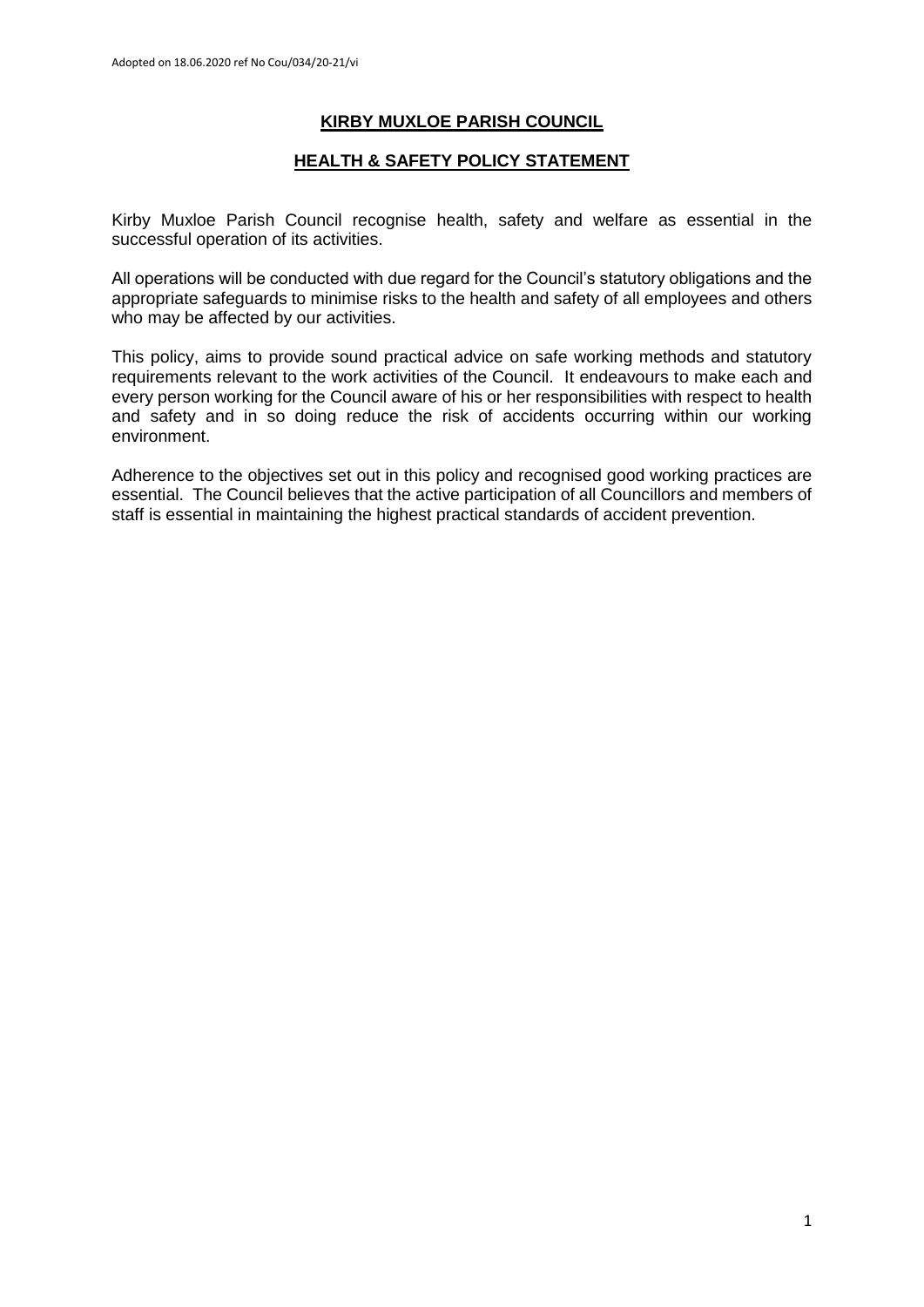# **HEALTH & SAFETY POLICY STATEMENT**

The following is a statement that has been prepared by Kirby Muxloe Parish Council in respect of the requirements of section 2(3) of the Health and Safety at Work etc. Act 1974, and the relevant provisions of the Management of Health and Safety at Work Regulations 1999.

It shall be the continuing policy of the Council to ensure that all its operations are, as far as is reasonably practicable, conducted in a manner so as to ensure the health and safety of all its employees and any other persons that may from time to time be affected by the Council's activities. The prevention of accidents shall be regarded as an essential part of the Council's responsibilities towards its employees, visitors, customers and others.

The objectives of the Council's safety policy are to promote the safety, health and welfare of all employees and others and to ensure and maintain a safe and healthy workplace in accordance with the relevant statutory provisions.

Compliance with the provisions of the Health and Safety at Work etc Act 1974, and all subsequent and relevant legislation and regulations pertaining thereto, however, shall be regarded as the minimum standard expected. It is the policy of this Council to endeavour to secure the co-operation of all concerned to achieve the highest standards practicable in all aspects of health and safety at work.

The policy reflects the commitment of the Council to the belief that a safe and healthy working environment is directly related to the continuing success of an efficient and well run Council, and the implementation of this policy is seen as an integral part of this commitment.

The Council shall ensure, as appropriate, that adequate training is provided, protective clothing is made available and that all tools and equipment comply fully with the relevant legislation.

This policy clearly sets out the responsibilities of the Councillors and all members of staff, in respect to this policy and shall be reviewed and revised as often as may be necessary. Any amendments or additions will be brought to the attention of all employees.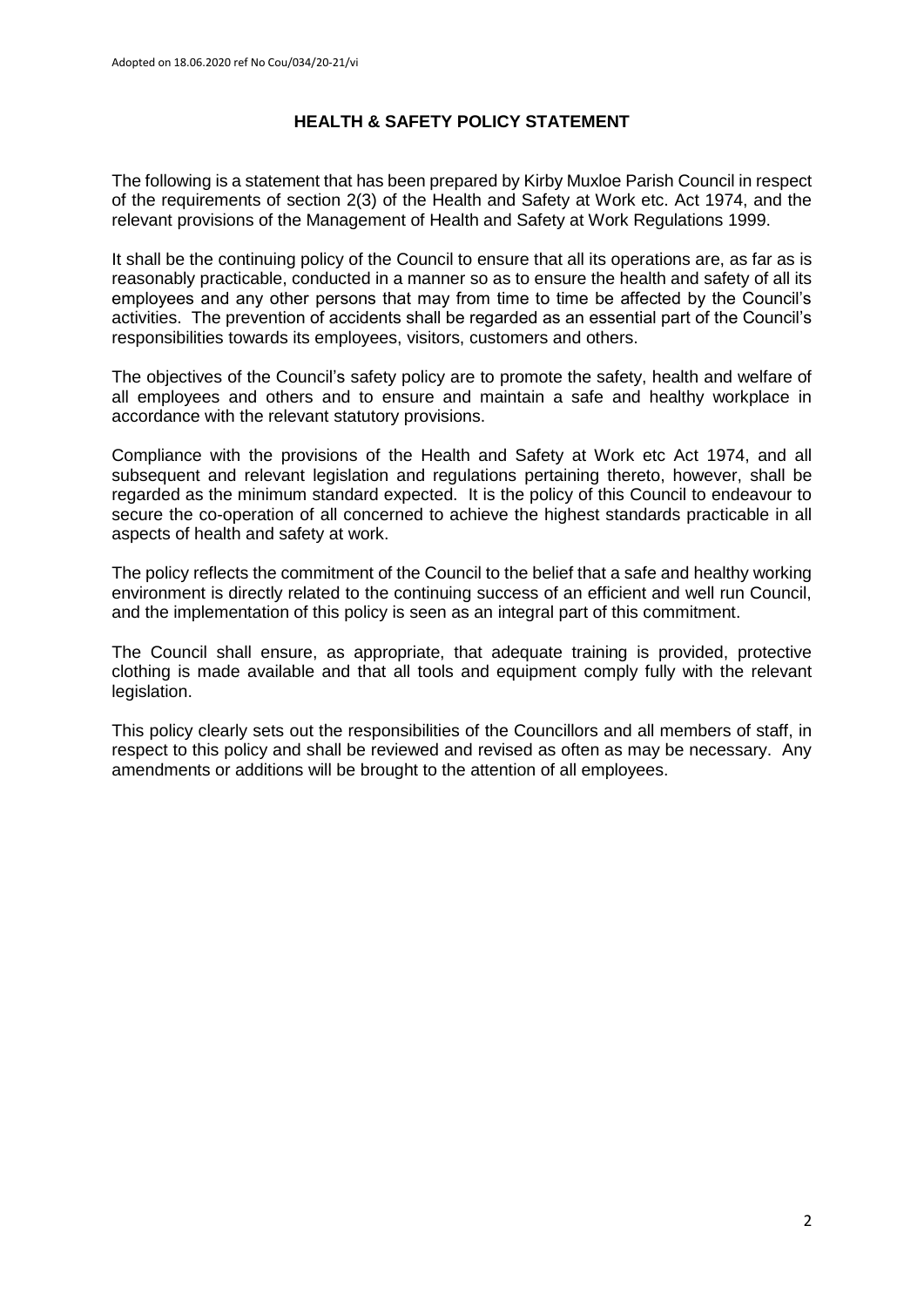# **RESPONSIBILITIES**

In order to meet the objectives of this policy the Council will ensure that adequate resources are made available for the provision of health, safety and welfare within the workplace, including the provision and maintenance of plant and equipment, systems of work, and a workplace and environment which are safe and without risks to health.

The overall responsibility for health and safety within the Council lies with the Parish Council, who, in line with policy, have joint responsibility for implementing policy throughout the Council.

The Council will ensure that the allocation of adequate resources, financial and otherwise, are made available to meet the health and safety requirements of the Council and monitor such allocation. They will also monitor the effectiveness of this policy, all procedures and precautions taken and the role of any personnel with specific health and safety responsibilities as defined in this section.

As appropriate, they will delegate this authority, or appoint personnel to take responsibility for, and carry out, specific duties in relation to health and safety throughout the structure of the Council.

In addition they will ensure that adequate arrangements are in force to bring this policy and its contents to the attention of all employees

- The Health and Safety policy will be reviewed at the Annual Meeting, or when required.
- Carry out regular monitoring and review of procedures including the provision of inspections and audits
- Deal with any emergencies that may arise, including the appointment of persons competent to administer first aid and supervise evacuation of any premises should the need arise.
- Identify any training needs within the Council and act upon them.
- Liaise with the Health and Safety advisers and make available such information as necessary to enable them to carry out the duties placed upon them by the Council
- Enable all employees to be aware of their responsibilities.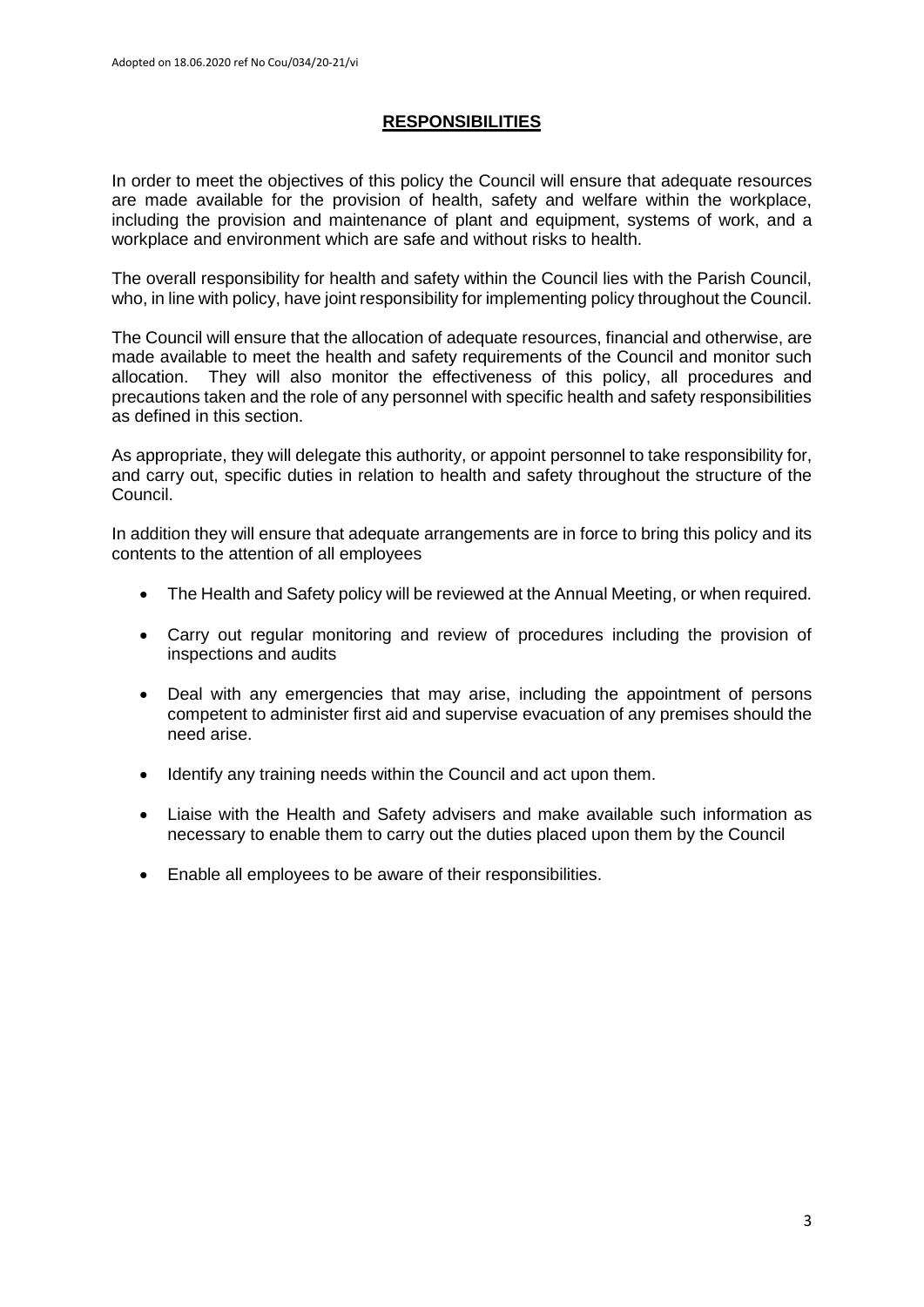# **All Employees**

All employees (including any labour only subcontractors) should make sure that they are familiar with, and understand, the contents of this Health & Safety Policy, and comply with the requirements therein and all safe working methods at all times.

In particular, they are required to:

- a) Comply with all safety instructions given by the Clerk to the Council and observe any specific safety regulations or requirements that may be applicable to their work area, or are identified in the relevant risk assessments and method statements.
- b) Make proper use of all protective clothing and safety devices issued at all times, and not damage or misuse any equipment provided for the purposes of health and safety.
- c) Immediately report to the Clerk to the Council any defects in equipment, safety devices and protective clothing, or any other safety hazards encountered in the course of their work, in order that the necessary repairs or remedial action can be taken.
- d) No employee should attempt to use any equipment that is known, or suspected to be, faulty or unsafe. This must be immediately reported to the Clerk to the Council.
- e) Not operate any machinery, tools or equipment, use any materials, nor perform any work tasks for which they have not been trained or authorised by the Council.
- f) On arrival at any new workplace, employees should familiarise themselves with any emergency procedures in place, the location of first aid and emergency (e.g. fire fighting) equipment, and how to summon assistance in an emergency.
- g) Exercise care when working in shared workspaces to ensure that their activities do not create hazards for other staff.
- h) Employees should always abide by any security or safety rules in force for the premises and ensure that they are made aware of any emergency procedures, restricted areas or other hazards that may affect them during their work.
- i) Report all accidents, whether causing injury or not, to the Clerk to the Council, and assist in any investigations as required.
- j) Always work in a responsible manner, keep the workplace tidy and promote good working practices at all times.

The Council actively encourages suggestions from any employee or Council member for the improvement of health and safety in the workplace. Employees have a statutory duty to report any shortfall in the implementation or policy of the Council with respect to health and safety in so far as it affects their own activities.

Any member of staff, regardless of position or status, who is found to be deliberately or consistently negligent in the performance of their duty with respect to this health and safety policy, may be subject to disciplinary action including dismissal.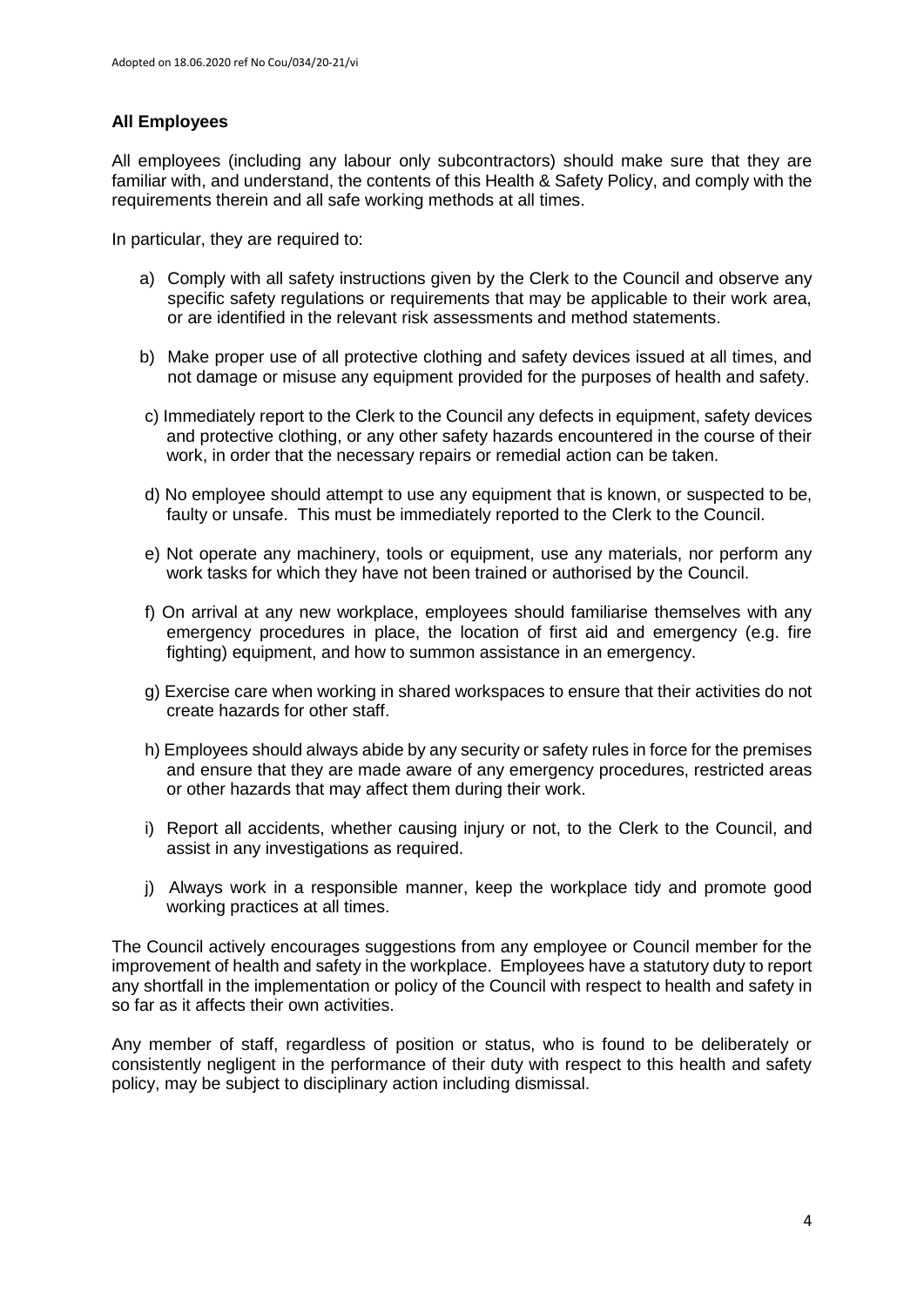# **Trainees and Apprentices**

In addition to the general requirements of all employees, special attention needs to be paid to the activities of trainees and apprentices who may be unfamiliar with the type of work and the responsibilities that go with it.

In particular:

No person should be allowed to operate any equipment or carry out any process, for which they have not received training or been authorised, except as part of that training under the direct supervision of a trained and competent person.

Apprentices and trainees should comply with all safety instructions given to them by their college instructors etc, during periods of off-the-job training.

Special provisions may be required with respect to working hours in the case of young persons and these shall be observed accordingly.

Pursuant to Regulation 19 of the Management of Health and Safety at Work Regulations 1999, any risk assessments carried out shall identify any specific hazards or risks which may be a result of, or increased by, the age or inexperience of persons under eighteen years of age, and suitable and sufficient controls or prohibitions implemented. Such measures shall be conveyed to all trainees as part of their training.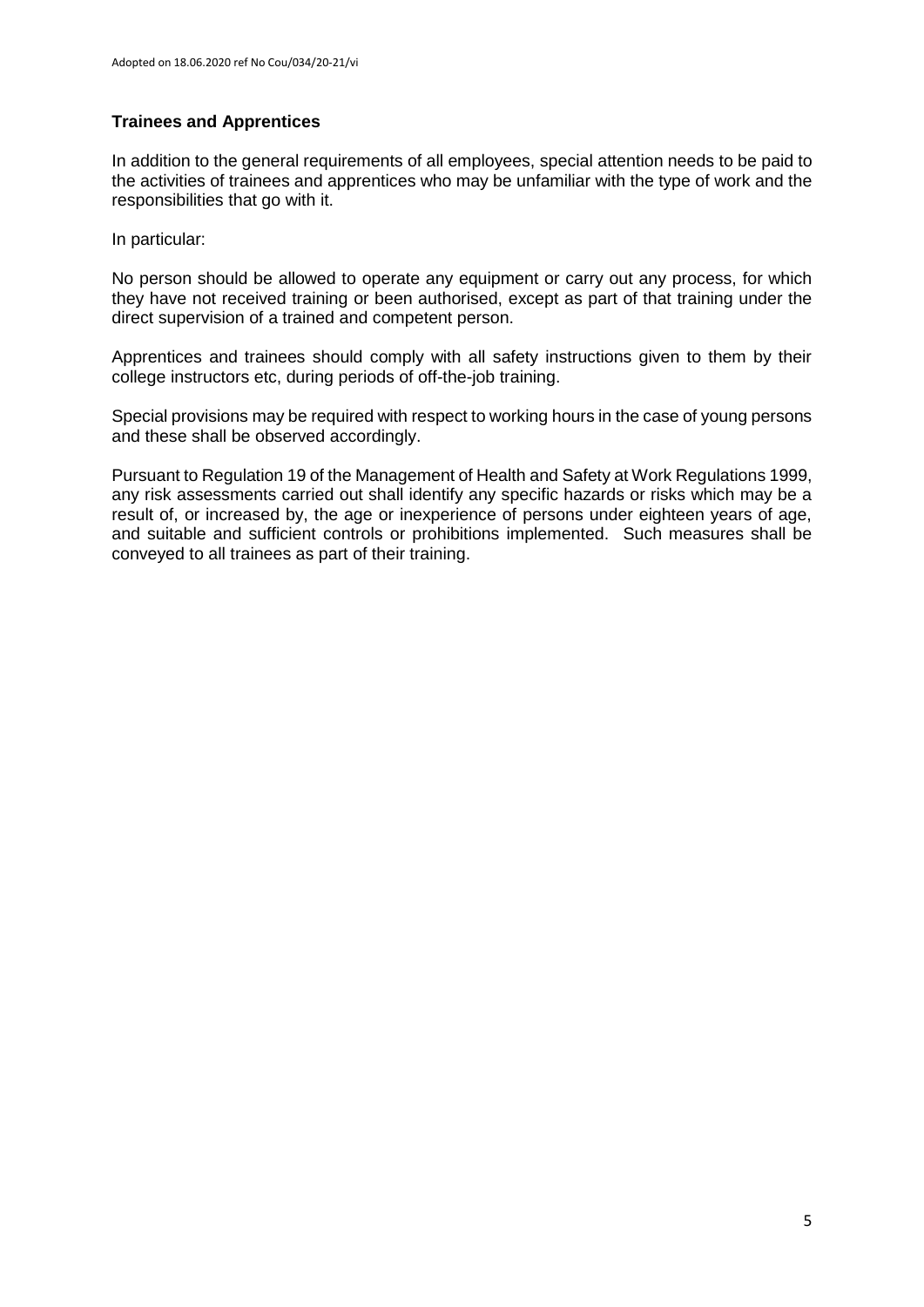# **ARRANGEMENTS**

### **Risk Assessments**

Pursuant to Regulation 3 of the Management of Health and Safety at Work Regulations 1999, an assessment of the risks to the health and safety of all employees, Council members and volunteers shall be carried out in order to ensure that any requirements and prohibitions placed upon the Council under the relevant statutory provisions pertaining to its activities are observed.

Standard method statements and safe working practices shall be developed and adopted for all activities for which significant hazards and levels of risk have been identified. Any such measures shall be recorded and conveyed to those members of staff affected, in order that the risk shall be minimised and controlled. All measures taken shall be reviewed as to their effectiveness and may be revised in the light of experience, or amended to suit specific circumstances as and when the need arises.

In addition, specific assessments required under other legislation, including The Health and Safety (Display Screen Equipment) Regulations 1992 as amended and The Manual Handing Operations Regulations 1992 as amended, shall be carried out as appropriate and reviewed from time to time by the Council.

It is a requirement of Regulation 18 of the Management of Health and Safety at Work Regulations 1999 that the employer must be informed in writing by any female member of staff if they are pregnant, have given birth in the previous six months or are breast-feeding. The Employer then has a duty to implement suitable control measures highlighted in a risk assessment in accordance with the requirements of Regulations 3 &16 of the Management of Health and Safety at Work Regulations 1999.

# **Inspections and Audits**

Day to day inspections of the workplace will be the responsibility of the Clerk to the Council who will ensure that all work procedures, tools and equipment and the workplace, including housekeeping and welfare facilities are in good order.

When requested, periodical safety inspections or audits of Council premises on an ad-hoc basis will be carried out by the Clerk to the Council and a full report of all such inspections and audits shall be made to the Council indicating any recommendations for remedial action required.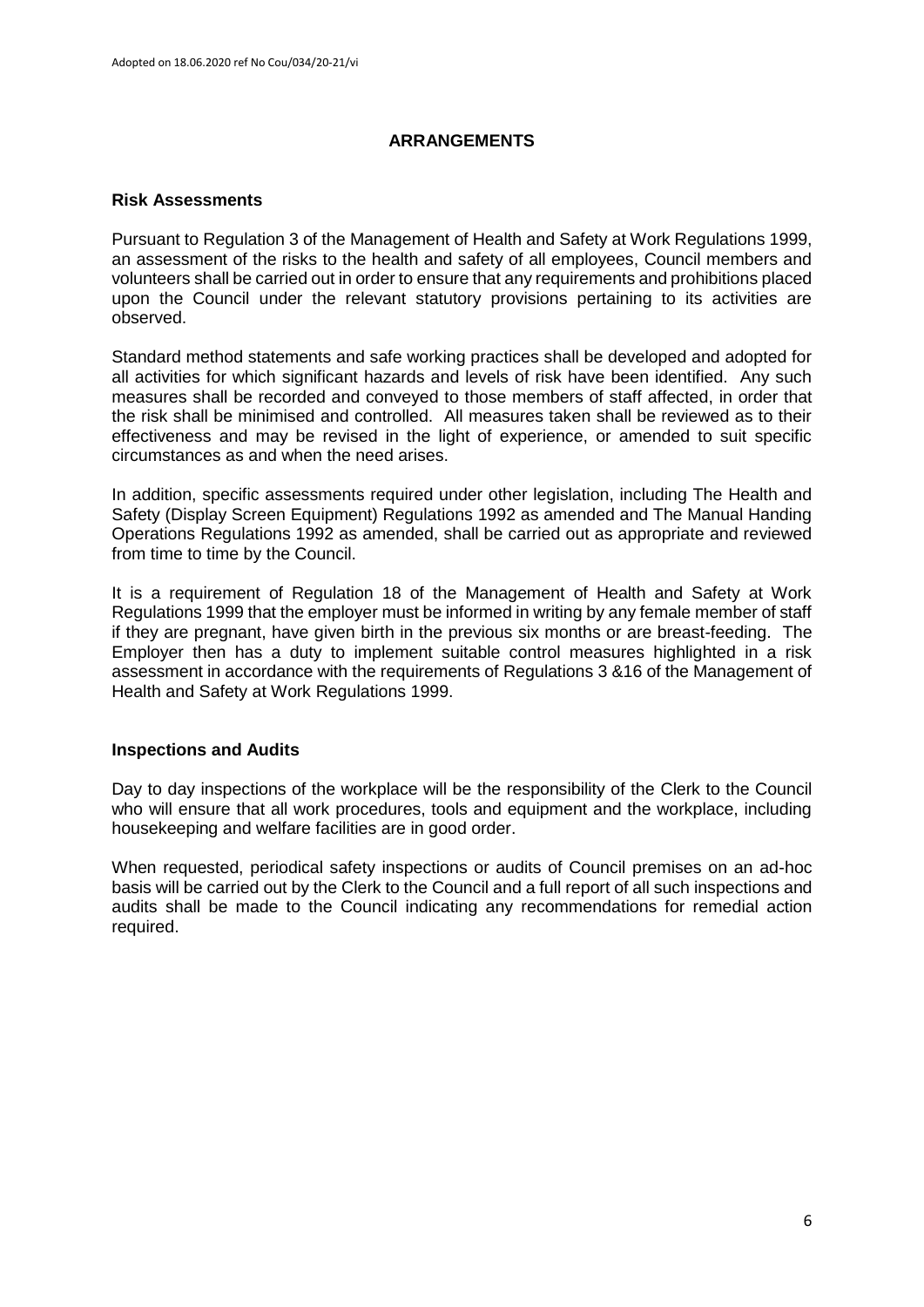# **Welfare and First Aid**

The Council shall ensure that adequate provision is made for the purposes of washing, sanitation and the taking of meals and breaks, and it shall be the responsibility of each and every employee to ensure that the facilities provided, either by the Council or others (e.g. a landlord) are kept in a clean and safe condition at all times.

First aid facilities will be made available, including a suitable first aid kit, which will be replenished or replaced as necessary.

The Council shall make adequate provision for the appointment and training to a suitable standard of sufficient numbers of first aid personnel, in accordance with the requirements of the Health and Safety (First Aid at Work) Regulations 1981 and the 1997 ACOP.

Notices outlining the arrangements in place, and identity of duty holders should be clearly posted and brought to the attention of all personnel.

Should any changes be made to these arrangements then notification in writing will be circulated to all affected employees.

# **Emergency Procedures**

The policy with respect to emergency procedures should be made known to all Council members, employees and any other persons who may be on Council premises.

In the event of fire or other circumstances which may give rise to imminent and serious danger (e.g. gas leak) the first priority of any employee discovering it must be to raise the alarm. On hearing the alarm the appointed person shall put into effect the evacuation procedures and notify the emergency services.

In all cases the first consideration is to the safety of all persons and no attempt should be made by any individual to tackle the situation if they would put themselves or others at risk by so doing.

The Council shall provide and maintain sufficient and suitable fire extinguishers as appropriate and ensure that staff are trained in their use.

The Council is responsible for ensuring that their staff are aware of the specific local procedures, including the location and type of fire-fighting equipment, escape routes and assembly points etc.

# **Reporting of accidents and injuries**

All accidents no matter how small shall be recorded in the accident book. The details of any first aid administered should be recorded by the appointed person concerned and the tear-off details shall be kept in a secure place. Completed accident books will be logged and kept in safe keeping for the requisite time period.

All accidents or dangerous occurrences (as defined by the Reporting of Injuries Diseases and Dangerous Occurrences Regulations 1995) shall be reported to Council forthwith using the Council accident incident report whereupon such information as is necessary shall be gathered so that a full and proper investigation may be carried out.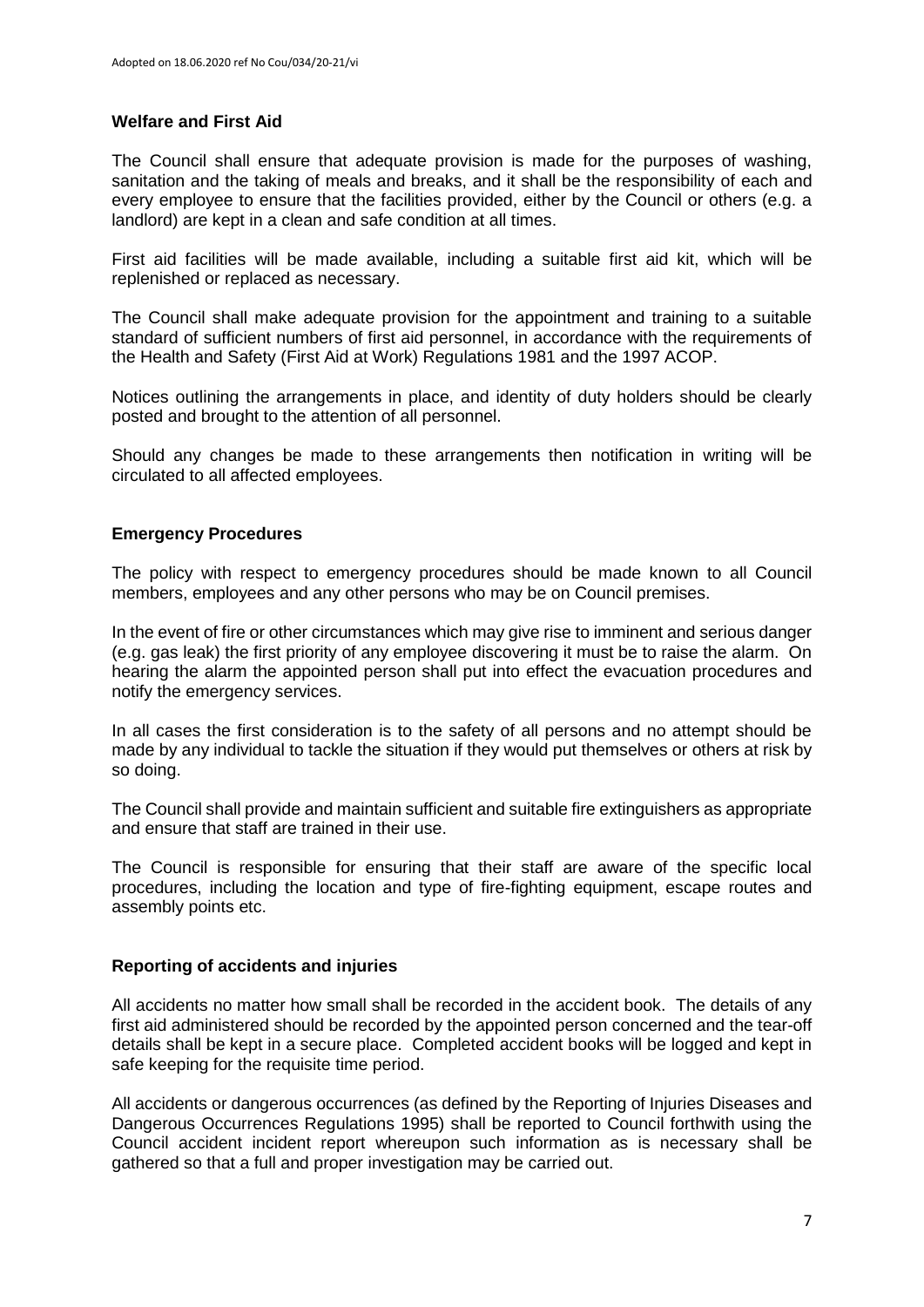In the case of any injury or work related stress / ill health resulting in the absence from work of any employee for seven or more days, the Clerk to the Council shall be notified by telephone and then the HSE Incident Control Centre shall be notified using the prescribed form (F2508).

In the event of a fatal accident, major injury or prescribed dangerous occurrence, the following procedure shall be adopted;

- contact emergency services if required and Inform the Clerk to the Council immediately, who shall:
- Notify immediately the HSE Incident Control Centre (0845 300 9923) and notify the Chairman of the Council.
- Unless there is an immediate risk of further injury or damage, the vicinity of, and any plant or equipment involved in, the incident should be left untouched until instructions to the contrary are received from HM Inspectorate.
- Identify and obtain statements from any witnesses and obtain photographs where possible
- Where applicable, advise relatives of the injured party
- Enter details in accident book. Ensure that Council accident reporting form is completed.

The Council shall be responsible for ensuring that any or all necessary investigation is carried out and that written notification on form F2508 is forwarded to the relevant enforcing authority within fifteen days.

Where appropriate detailed reports shall be compiled and presented to the Council along with any recommendations for remedial action to prevent recurrence.

# **Training**

The Council is committed to the belief that suitable and proper training is an essential factor in achieving and maintaining high standards of skills, efficiency and health and safety throughout its operations and therefore full use will be made of any guidance and/or training available either in-house or through trade associations, professional bodies and others as and when appropriate.

The Council shall continue to make use of any guidance and/or training provided by manufacturers and suppliers of equipment used in the workplace to ensure that its employees are able to use the equipment in a safe and proper manner.

All new employees shall be given basic safety induction training, and specific site inductions as appropriate.

Specialist safety training will be carried out where appropriate, for example abrasive wheels, first aid, manual handling etc.

Health and safety update sessions should be held for supervisory staff as appropriate to ensure that Council are kept informed of any changes in legislation or Council policy etc.

The Council shall be responsible for identifying any ongoing or new training needs within the Council.

All training carried out shall be recorded and a data base of staff training records kept by the Clerk to the Council.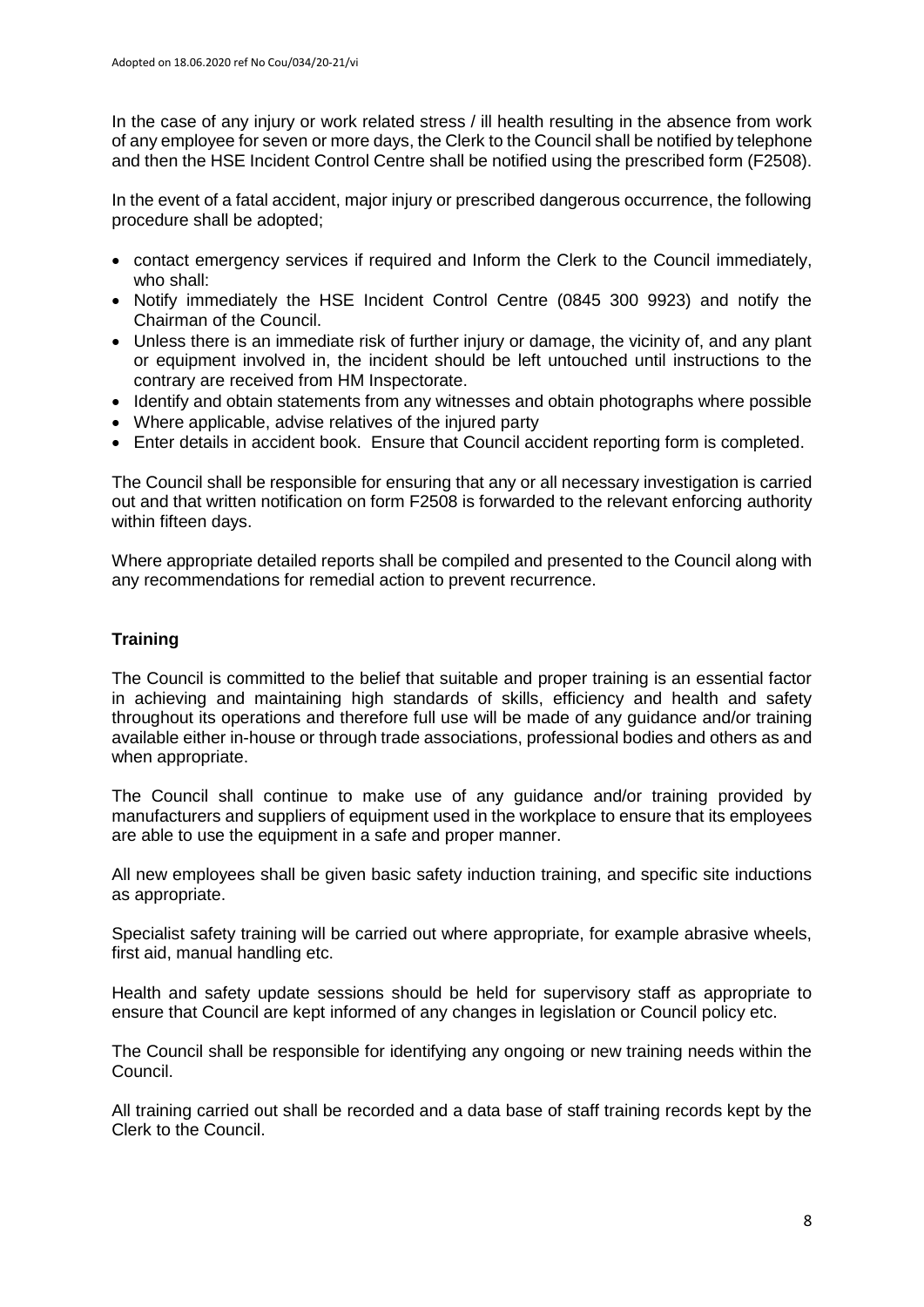# **Housekeeping and waste disposal**

All work areas shall be maintained in a clean and tidy fashion. All spillages of hazardous materials etc. shall be cleared up immediately.

All employees and members shall be responsible for ensuring high standards of tidiness in the workplace. All floors and walkways shall be kept clear and free from obstruction.

All waste produced shall be disposed of in the appropriate manner either through the local authority or other local arrangements as appropriate. All waste removed shall be via a registered waste carrier in accordance with the Environmental Protection Act (Duty of Care).

Following any operations which result in the release of dust, all employees shall ensure that the work area is suitably cleaned.

# **Personal protective equipment (PPE)**

Protective clothing and safety equipment relevant to the work being undertaken will be provided for, and used or worn by, all employees as appropriate, in accordance with the Personal Protective Equipment Regulations 1992 as amended, The Control of Noise at Work Regulations 2005 and any other relevant statutory provisions or Council procedures.

It is recognised that certain processes and the use of certain substances within the Council's activities will necessitate the use of personal protective equipment.

Where statutory provision or detailed assessment of the task or substance involved indicates that such PPE will be required then the Council will ensure that it is made available. All PPE used will be of a type approved for the purposes and conform to the relevant British (BS) or European (EN) standards.

It is the responsibility of all employees to wear such PPE as provided and to use it in the proper manner. All PPE should be regularly inspected and kept in good order, and any loss, damage or defects reported immediately.

Specific requirements and guidance on the use of PPE will be given where necessary, for example when using pesticides or chippings, and records of issue will be kept as appropriate.

#### **Hazardous substances**

All hazardous substances used by, or produced as a result of any process carried out by, the Council in its operations shall be subject to assessment in accordance with the Control of Substances Hazardous to Health Regulations 2002 (COSHH) as amended and a record of all such assessments shall be kept.

All employees will be made aware of any significant hazards and the precautions or protective equipment required when using or handling any such substances, and additional training will be given where appropriate.

Staff are urged at all times to follow any safety instructions given by the manufacturer or supplier and contained on any packaging or labelling supplied with any product. Particular attention should be paid to any product bearing a hazard-warning label.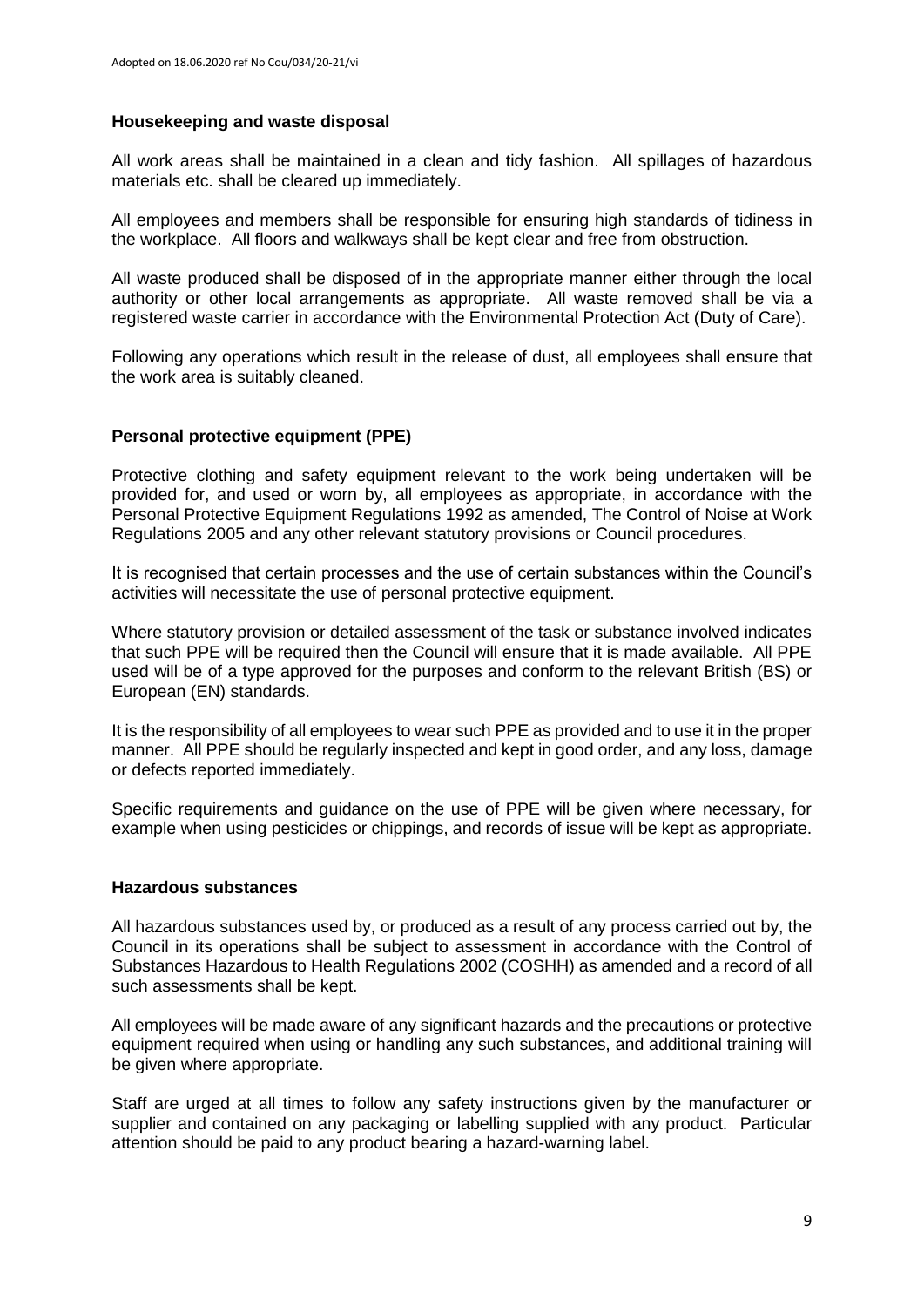Substances carrying warning symbols and specific safety instructions should not be transferred to any unlabelled containers, and should only be stored in accordance with any instructions given or identified in the relevant product data sheet and COSHH assessment.

### **Use of work equipment and machinery**

No unauthorised or untrained persons shall be permitted to operate any machinery or equipment belonging to, or in use by, the Council.

All guards and safety devices must be fitted and correctly positioned before any machinery or tools are operated. Any missing or defective guards should be reported to the Clerk to the Council for action immediately.

All hand held electrical tools and equipment shall be maintained in good order and tested at regular intervals, dependent upon type and usage, in accordance with the provisions of the Electricity at Work Regulations 1989 and associated HSE guidance.

It shall be the responsibility of the Clerk to the Council to ensure that upon delivery any hired equipment is in good order and that all relevant safety instructions are supplied with the equipment by the hirer.

No person shall be authorised to carry out any alteration, modification or repair to any machinery or electrical equipment for which they are not qualified and competent to carry out.

Where electrical equipment is used in an outside environment then for preference this should be of the 110-volt type only.

All equipment purchased, hired or in use by the Council shall comply in all respects with the Provision and Use of Work Equipment regulations 1998, shall be in good order and properly maintained. The frequency of maintenance shall be annually, or more frequently as stipulated by a competent person or following significant changes to the equipment or work environment. Where such equipment is the property of the Council, then suitable maintenance records shall be kept.

Statutory inspection of pressure systems and dust extraction equipment will be undertaken by a competent person at suitable frequencies as stipulated in specific legislation or guidance.

#### **Manual handling**

The risk of injury due to the manual handling of items is recognised by the Council and all measures will be taken as necessary to reduce such risks.

Wherever weights outside those given in the general guidelines contained in the guidance to the Manual Handling Operations Regulations 1992 as amended must be lifted then a thorough assessment of the operation will be carried out, and relevant precautions taken.

Wherever reasonably practicable, the lifting of heavy loads should be avoided and the Council will endeavour to provide mechanical alternatives or aids for the lifting of such loads.

Articles, items, substances or equipment, whenever possible shall be purchased and delivered in quantities suitable for individuals to handle without undue risk of injury. Where materials are supplied in bulk, then they should be transferred to smaller containers or packs for use.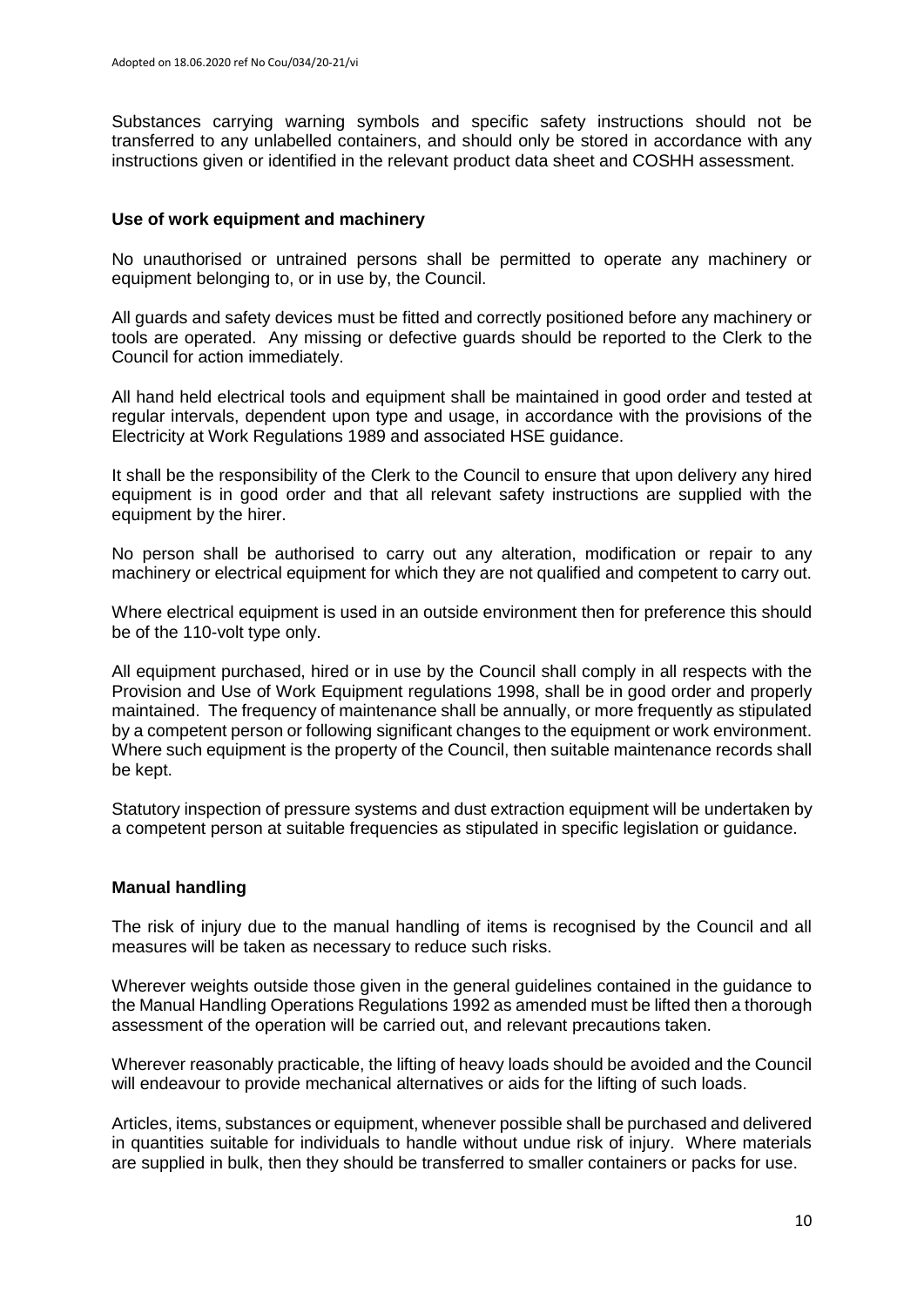Training in proper handling techniques will be given as appropriate and only those persons so trained should be asked to move heavy loads, when mechanical means are unavailable.

Wherever an assessment relates to a complex situation or cannot easily be repeated then that assessment will be recorded and a record kept for future reference.

### **Contractors and suppliers**

Whenever work is to be contracted out, particularly construction, equipment servicing or repairs, only those contractors who meet the Council's criteria with respect to health and safety, and have been duly authorised, shall be used on the Council premises.

They shall be required to supply information on any hazards created by their activities, which may affect the Council or its employees, and submit for prior approval any risk assessments, method statements and working procedures for such activities.

Any contractor who fails to co-operate or comply with Council procedures on site may be removed from the approved list of suppliers.

The Council shall endeavour, when letting any contract, to satisfy themselves that the contractor has sufficient resources and has made adequate provision for health and safety in respect of the work to be carried out.

All suppliers shall be required to supply to the Council all relevant information with respect to any relevant safety procedures or known hazards in relation to their products or services, including product safety data sheets, operating manuals etc. It shall be the responsibility of any person ordering or specifying goods or services obtained on behalf of the Council to ensure that such information is provided and made available to the relevant personnel.

#### **Customers and members of the public**

It is recognised that the Council has a duty of care to all visitors including customers and other members of the public who may come into contact with the operations of the Council.

When working in public places or on public rights of way, suitable warning notices shall be used to inform others of the hazards which may be presented due to the work activities.

Cones, tape and other barriers should be used to prevent persons from walking under ladders etc. from which persons are working.

All materials shall be kept secure and protected when not in use and particular care should be taken when children are present.

# **Lone working**

Staff may be required to work alone, and whenever this is the case, the Council shall ensure that such persons have ready access to a telephone, are in possession of a mobile telephone or, if necessary, a personal alarm device and have any relevant emergency contact numbers. Regular contact should be maintained throughout the working day.

Lone working procedures shall be implemented in consultation with the workforce and must be adhered to.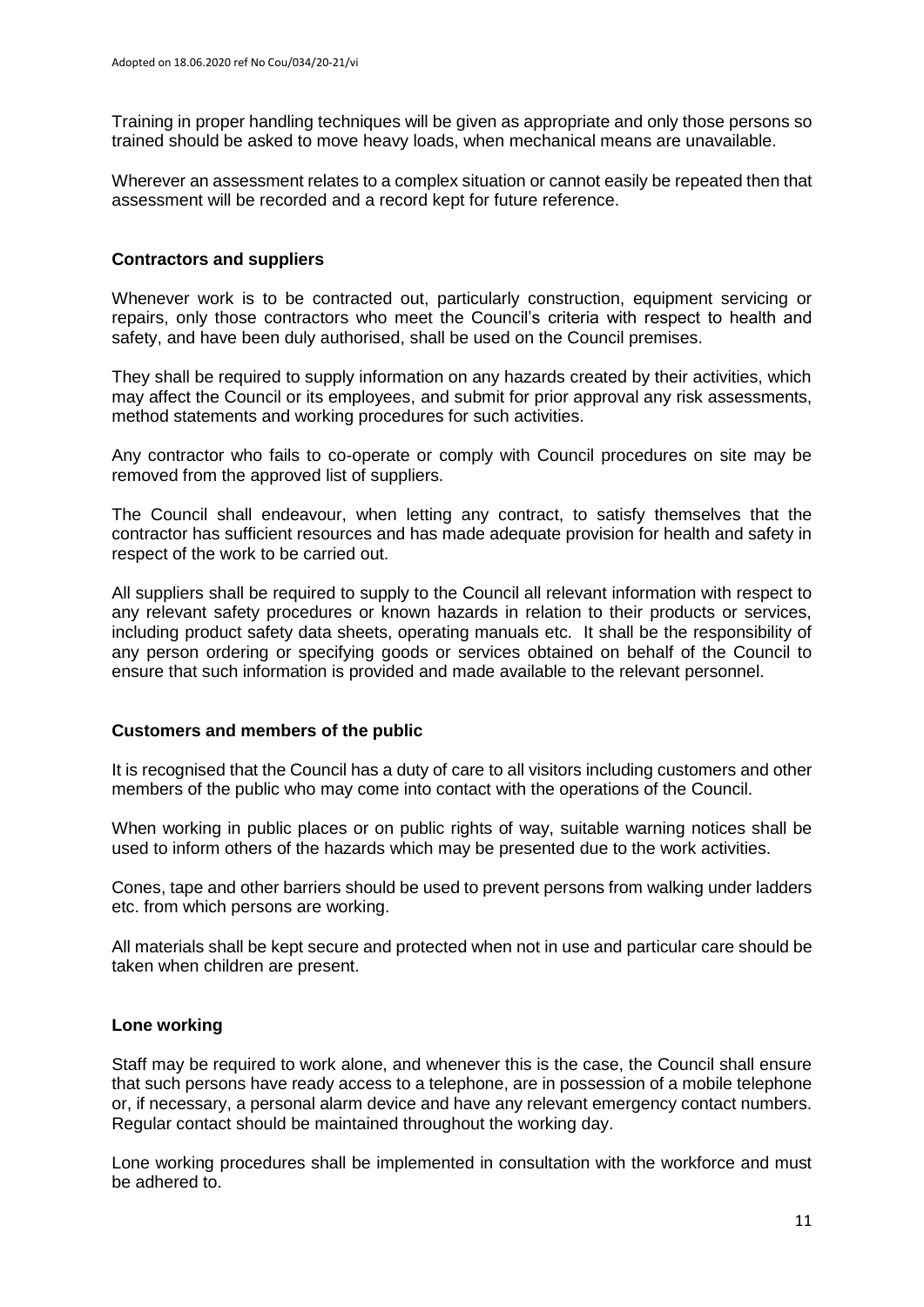# **Electricity and electrical equipment**

No employee shall interfere with or attempt to modify any electrical installation or equipment unless they are suitably qualified to do so.

All electrical equipment shall be used in the correct manner, and no electrical circuit shall be overloaded so as to represent a risk of fire.

The Council shall make arrangements to ensure that all electrical installations and equipment are maintained and tested periodically (five-yearly) in accordance with the Electricity at Work Regulations 1989. All installations shall be inspected and tested by a competent person or electrical contractor on a five-yearly basis. Portable appliances should be visually inspected prior to use and formally tested, the frequency of which shall be in accordance with the HSE guidance INDG236.

# **Display screen equipment**

The Clerk to the Council shall ensure that any display screen workstations are assessed in accordance with the Health and Safety (Display Screen Equipment) Regulations 1992 as amended where such workstations fall within the scope of those Regulations.

If a person uses a display screen workstation for more than one hour continuously on a daily basis, then a full assessment of the workstation, the surrounding environment and the user must be made on the standard VDU Assessment form. All information relating to safe use of the Display screen equipment will be given to users during the induction process.

Whilst the majority of the form is a self-assessment document, it is the responsibility of the Clerk to the Council to check the details, in consultation with the user and to ensure that the assessment is reviewed on a regular basis.

Any potential risks to the health of the user, or non-compliance identified, as a result of the assessment shall be referred to the Council for action.

All display screen equipment users shall receive information and training with respect to the requirements of the regulations, and measures, which can be taken to reduce the risks, associated with poor posture and layout of the workstation etc.

Where the operator is designated as a user under the Regulations, an eye test will be undertaken as necessary by the preferred optician. Where it is identified that corrective lenses are required for Display screen work, then the Council shall provide such corrective lenses, and Council selected frames. Should staff wish to upgrade their frames, they will be expected to pay the difference in cost of the upgrade.

# **Consultation**

The Council recognises that consultation at all levels on matters of health, safety and welfare is essential to ensure good working relations and the promotion of a positive safety culture within the organisation.

Whilst no recognised trade union representation exists within the Council, the views of all employees on matters relating to health and safety are always welcomed.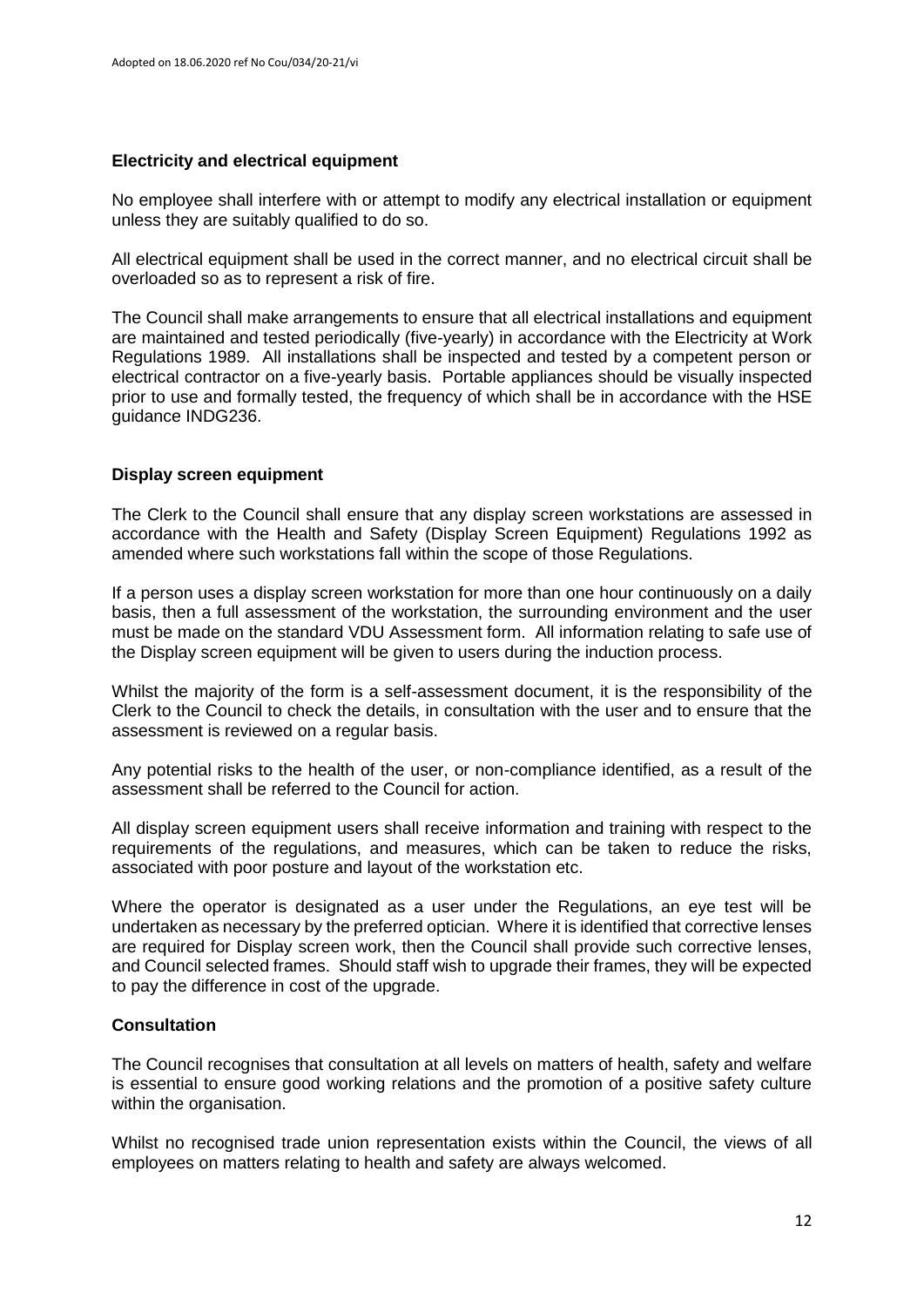In order to facilitate such exchange, Councillors shall solicit the views of those members of staff under their control and actively encourage suggestions for the improvement of safety standards and procedures, in line with the requirements of the Health and Safety (Consultation with Employees) Regulations 1996.

All members of staff shall be consulted with respect to changes in working practices etc. in as far as such changes may affect their health and safety, and their input shall be required when carrying out any risk assessments related to their tasks or duties.

# **Violence**

Staff are instructed not to put themselves at risk from violence, in any situation that may arise at work. Violence, regardless of the form it takes, is to be reported immediately to the Council and will result in a full investigation by the Council. Violence at work resulting in major injury or three-day injury is reportable to the HSE or local Authority under RIDDOR'95.

# **Drugs and Alcohol**

The consumption of illegal drugs and alcohol is not permitted on Council premises. Any member of staff thought to be under the influence of the above will be subject to the Council disciplinary procedure following a full investigation. Staff must also notify their Chairman in confidence, if they have been prescribed medication that could have an adverse effect on their ability to safely drive or operate work equipment.

# **Occupational stress**

The Council recognise that work related stress has a detrimental effect not only to the individual but also to the operation of the Council as a whole.

The Council shall strive to achieve the distribution of a balanced workload, on an individual basis so as to reach optimum, in terms of output without incurring detrimental effects on the individual. Regular personal development meetings shall be arranged on a one-to one basis to discuss and identify work or personal issues before they become problematic or detrimental to health.

# **Noise at work**

The Control of Noise at Work Regulations 2005 set out legal duties to prevent damage to hearing and imposes exposure action values to protect persons against the risk of exposure noise at work. These levels are:

Lower exposure action value

- a) a daily or weekly personal noise exposure of 80dB(A
- b) peak sound pressure of 135dB(A)

Upper exposure action value a daily or weekly personal noise exposure of 85dB(A) b) a peak sound pressure of 137dB(A)

Peak sound pressure means the maximum sound pressure to which an employee is exposed, ascertained in accordance with the Regulations.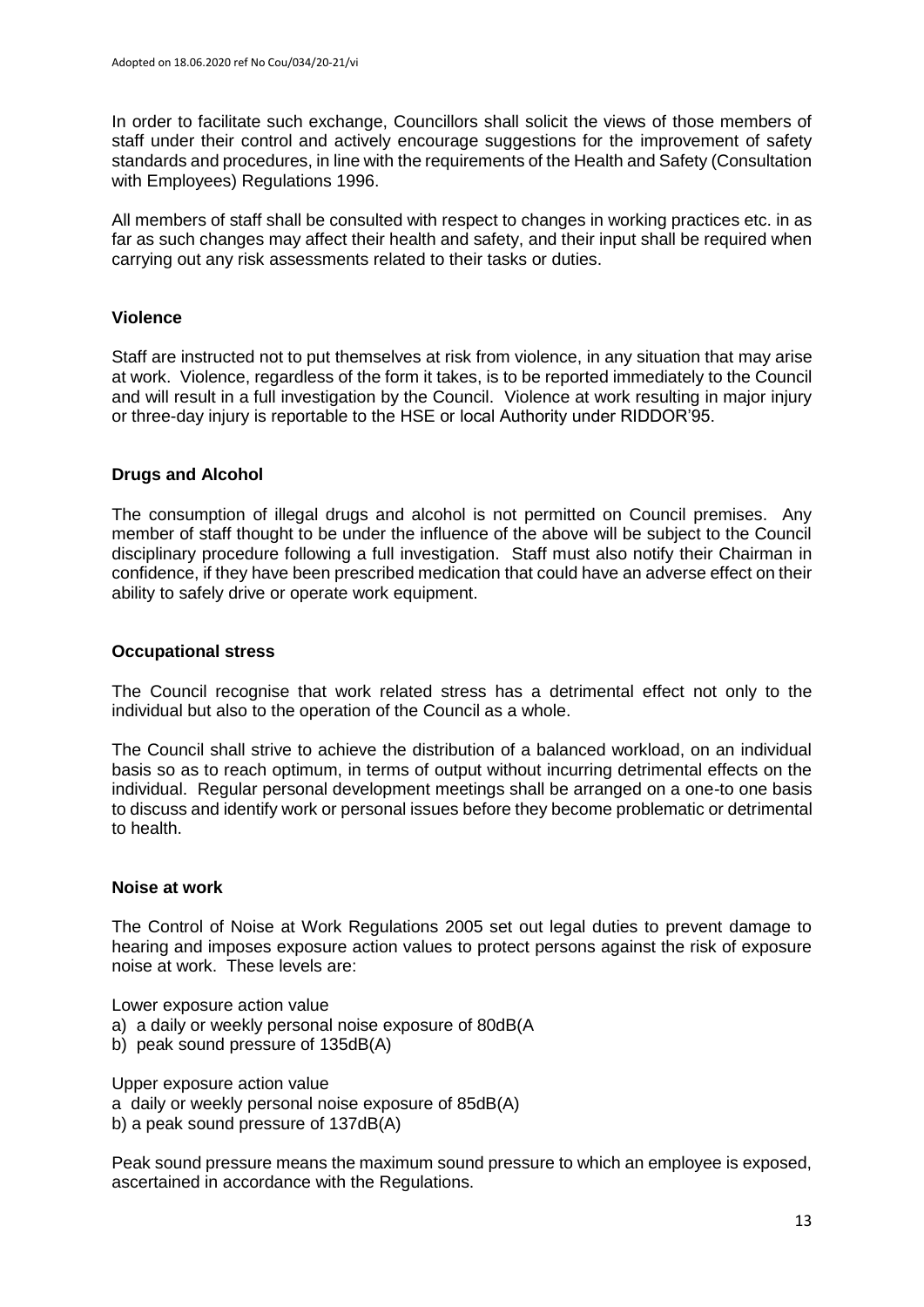An assessment of exposure to noise will be required whenever the lower action level is likely to be exceeded. As a rough guide, assessment will usually be needed whenever persons have difficulty in being heard clearly when someone is speaking in a normal voice from about two metres away.

In all such cases an assessment shall be made, and the necessary precautions identified and implemented. In situations where more detailed assessment and accurate measurements of sound levels are required then assistance will be sought from external specialists as appropriate.

Hearing protection will be made available on request when the first action level is reached. Once the second action level is exceeded, measures will be taken to reduce the noise levels as far as is reasonably practicable. If noise levels cannot be reduced by other reasonably practicable means then notices will be posted and a compulsory hearing protection zone established. All operatives required to enter such a zone will be issued with suitable hearing protection and its wearing enforced.

Where works may lead to unavoidable, excessive noise levels which may represent an environmental hazard or are likely to affect persons not connected with the work, such as a client's employees, then, wherever reasonably practicable, work will be programmed so that the least disturbance or numbers of persons will be affected.

# **Asbestos**

The Council shall strive to identify all asbestos containing materials (ACM) within the buildings under their control.

Any asbestos containing materials identified in a survey shall either be:

- a) removed, or encapsulated if in poor condition by a competent, licensed sub-contractor
- b) managed and maintained in-situ.

Where refurbishment and maintenance works are required in areas identified as containing asbestos or ACMs the contractors shall be notified in writing.

Safe working methods, in the form of risk assessments/method statements shall be obtained from the contractor prior to work commencing. All works shall be subject to a permit-to-work system.

All asbestos containing materials left in-situ shall be regularly inspected and managed to ensure safety.

All staff shall be notified of presence and whereabouts of asbestos containing materials.

# **Smoking**

In accordance with the law, which came into effect in July 2007 it is the policy of Kirby Muxloe Parish Council that all workplaces are smoke-free, and all employees have a right to work in a smoke-free environment. Smoking is prohibited in all enclosed and substantially enclosed premises in the workplace. This policy applies to all employees, consultants, contractors, customers or members of the public and visitors.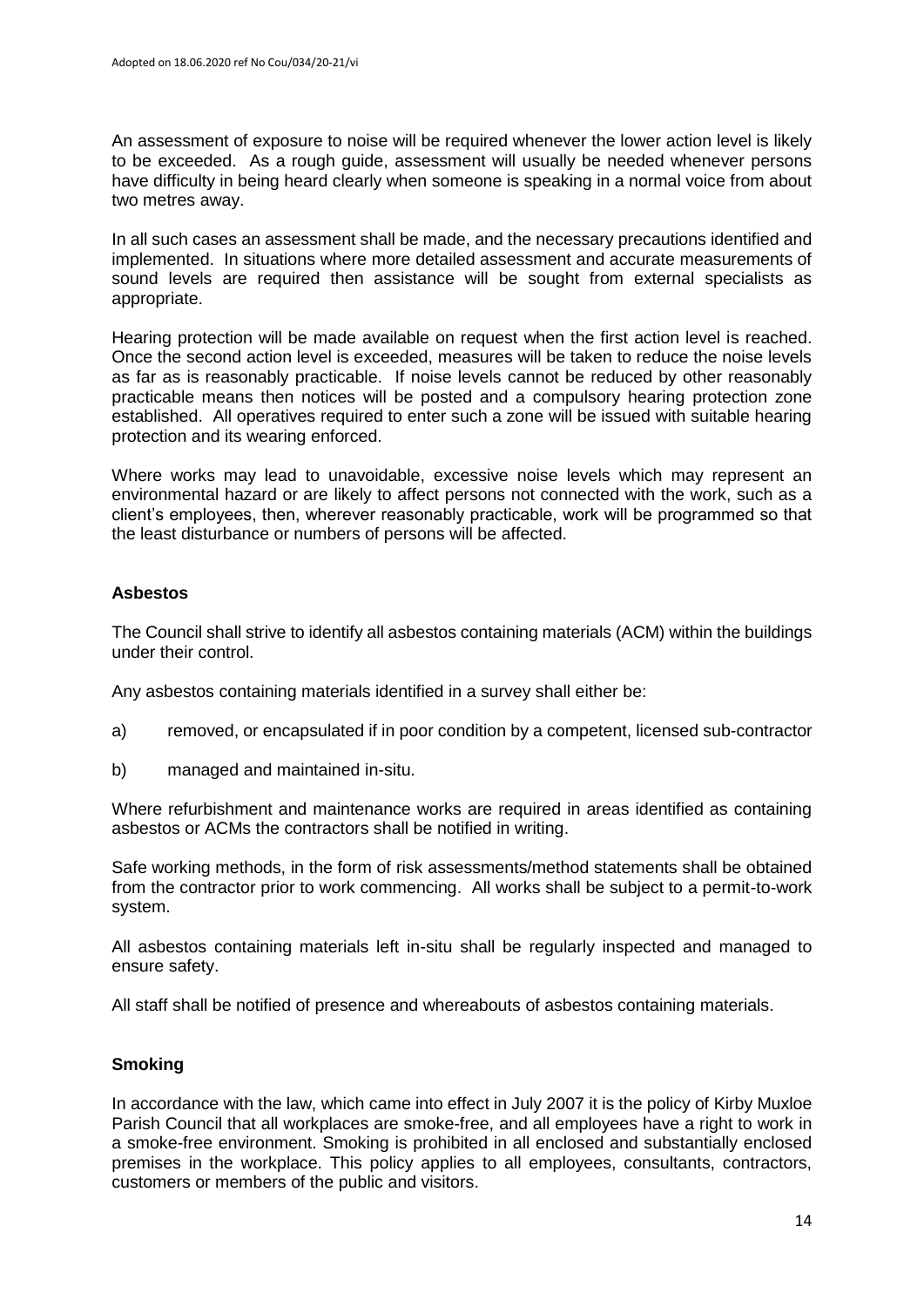### **Vibration at Work**

The Control of Vibration at Work Regulations 2005 set out daily maximum exposures to the effects of vibration. The Council shall assess potential exposure from work equipment and where practicable, reduce daily employee exposure below the action value set at 2.5m/s2 and certainly below the employee daily action limit set at 5 m/s2. Where employees are potentially at risk the Council shall ensure that regular health surveillance will be undertaken.

The Council shall ensure that when purchasing new equipment, the policy shall be to purchase equipment with the lowest vibration and noise emissions.

#### **Work at height**

It is recognised that working at height is an unavoidable, necessary part of work activity. All reasonably practicable steps will be taken, both at design and operational level to avoid, where possible the need to work at height. Where unavoidable, then as far as reasonably practicable, appropriate fixed or temporary work platforms will be used.

In all other cases, the tasks will be assessed to determine the most suitable working methods and equipment to be used. General fall prevention measures will be installed in preference to individual protection wherever possible.

It is the policy of the Council that work only be carried out directly from a ladder where other more suitable access equipment cannot be used or justified due to the nature of the task.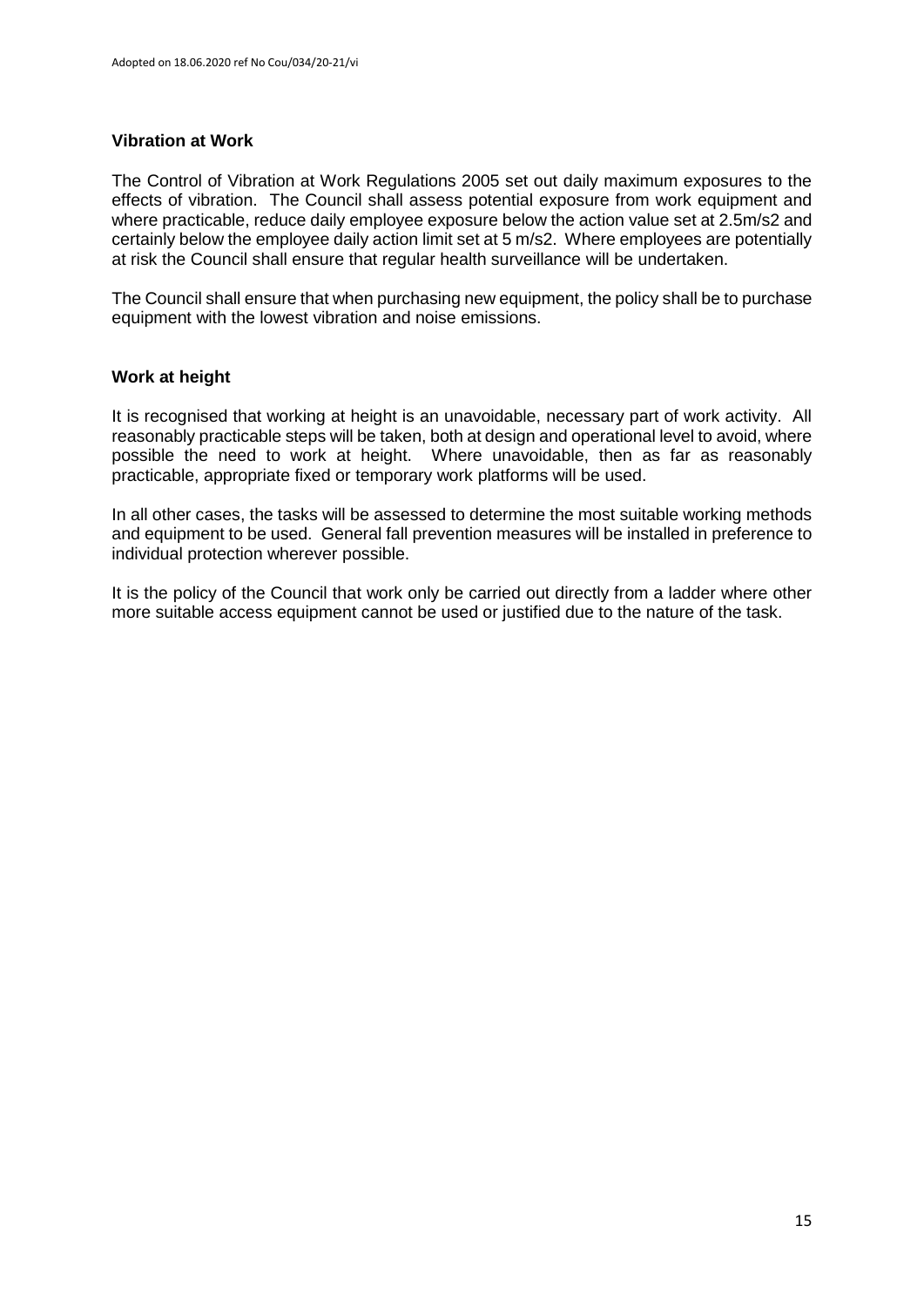#### **SAFETY RULES**

- 1. Only trained operatives are to use any plant, vehicles or equipment.
- 2. Trainees or the inexperienced must be fully supervised at all times.
- 3. No foodstuff is to be consumed whilst operating equipment.
- 4. Fire exit routes must not be obstructed at any time.
- 5. Council developed safe systems of work are to be used at all times to avoid accidents.
- 6. All work equipment is to be used correctly.
- 7. All safety equipment and safety devices are to be used correctly, none are to be removed.
- 8. Each employee is to be issued with personal protective equipment as identified by risk assessments.
- 9. Personal protective equipment is to be looked after, kept clean and stored correctly when not in use.
- 10. When handling hazardous substances the correct protective equipment has to be worn.
- 11. Staff are only allowed to carry out activities they have been trained for.
- 12. All accidents are to be entered into the accident report book and the Council to be informed without delay.
- 13. No person shall smoke in a designated non-smoking area, or adjacent to any flammable substance.
- 14. Only persons competent to do so may inspect safety equipment.
- 15. All employees required to undergo training as an integral part of their job, should present themselves at the appointed time and place. Failure to attend such an appointment, without just cause, may result in dismissal.
- 16. Violence towards another staff member or other person will result in instant dismissal.
- 17. All employees are required to help others, provided it is safe to do so, where assistance in lifting or moving any article is required on the Council's premises. The Manual Handling Regulations are to be adhered to.
- 18. Employees must report any hazards or safety concerns to the Council without delay.
- 19. Employees are to ensure that they do not expose themselves, or others, to risk or injury whilst engaged in work for the Council.
- 20. No employee shall have or consume alcohol or drugs on Council premises or at work, nor shall any employee report for work intoxicated.
- 21. All employees are to act on any lawful instruction given to them by the Clerk to the Council and/or Council, an HM Factory Inspector or any other inspector of Health and Safety.
- 22. All notices, as issued from time to time to address particular issues, are to be brought to all relevant employees notice and any instructions contained therein acted upon immediately.